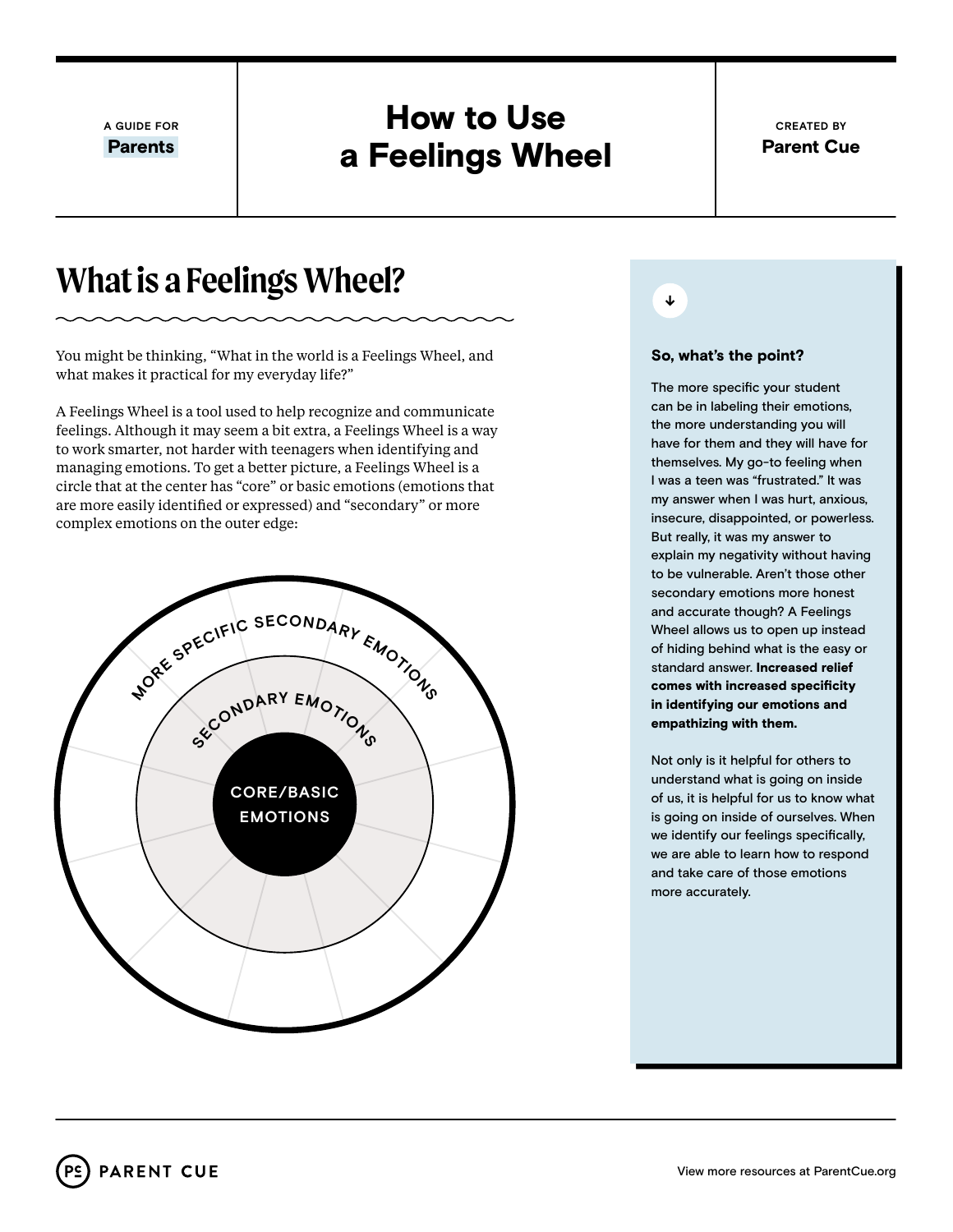# **How a Feelings Wheel Works**

The more specific your student can be in labeling their emotions, the more understanding you will have for them and they will have for themselves.

### **To use the Feelings Wheel:**

Start in the center circle and choose the core emotion you think you are feeling. **1**

Move outward to the middle circle where it breaks down that

- feeling even more. **2**
- Finally, identify and select the more specific emotions that you connect with on the outer edges of the circle. **3**

### ↓

### Core Emotions vs. Secondary Emotions

Core emotions can be seen as the eight-pack of crayons and secondary emotions are the 64 pack. The eight-pack gets you by with the necessities, while the 64-pack can be a blend of multiple emotions that provide a more specific label (for example, yellow vs. macaroni). Core emotions are happiness, sadness, disgust, fear, surprise, and anger. Secondary emotions encompass any other emotion.

With a Feelings Wheel, the core emotions are at the center of the circle—which is the easiest place to start. After choosing the most accurate core emotion, you can use your finger to identify the more specific emotions that you connect with on the outer edges of the circle. These more specific emotions are what you can explain to others so that they have a deeper understanding of what you are experiencing. That's way better than the "frustrated" answer, right?

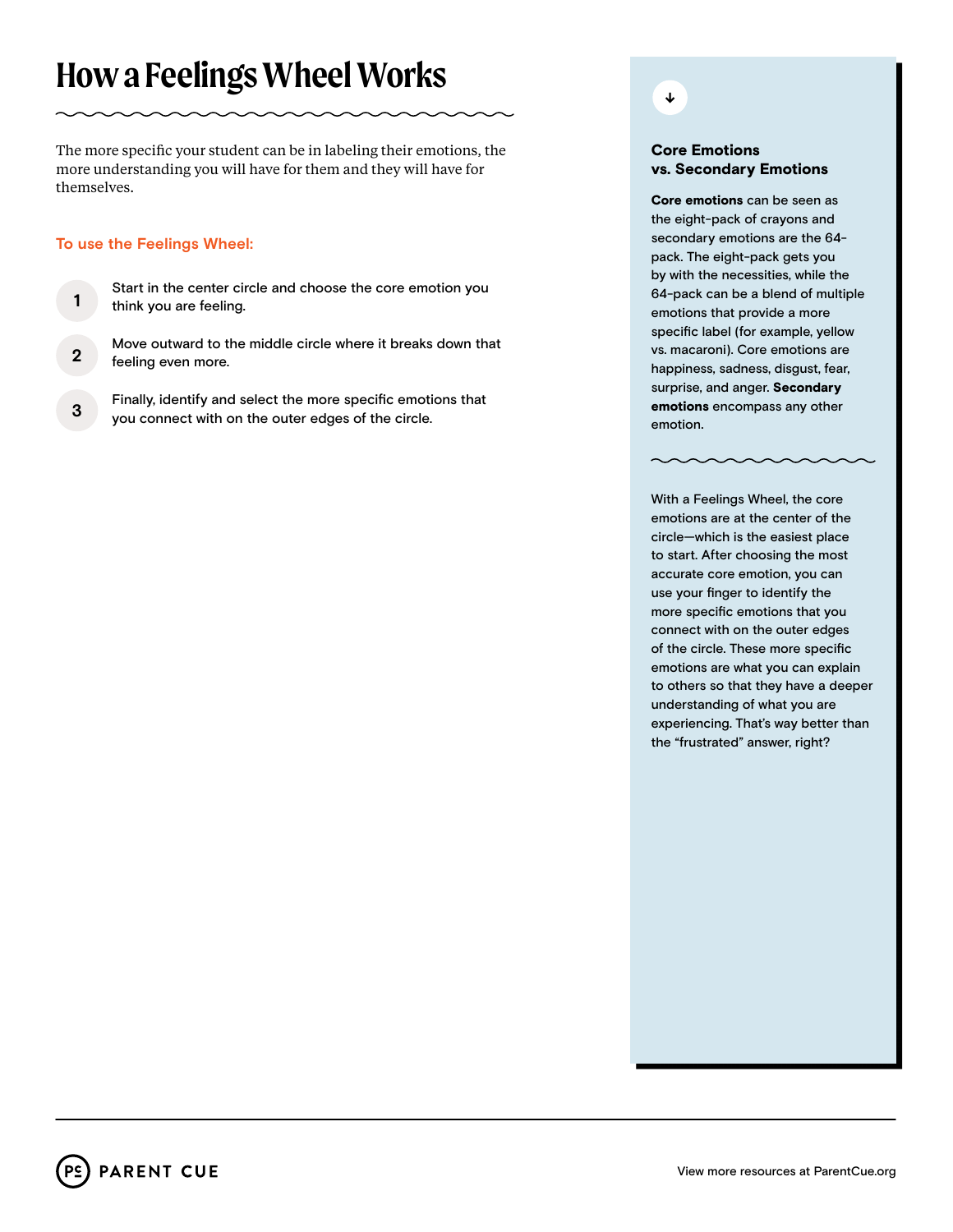# **Using the Feelings Wheel with Your Kid**

### **Practice often.**

Add the Feelings Wheel to conversations about the highs and lows of each person's day with the whole family at dinner or in the car. This allows greater insight into what your teenager's day has been like as well as normalizes talking about real emotions instead of using just the easy or go-to answer. When you participate in using a Feelings Wheel, you are modeling appropriate ways to process and communicate emotions as well as giving them an opportunity to share without feeling targeted or in the spotlight.

### **Use it before the breakdown.**

Your teenager might go through seasons when they are more sensitive or on edge. This might be a good opportunity to have a one-onone conversation and help bring light to the shift. Use the Feelings Wheel to help them identify the emotions they are feeling in that moment. Typically, when we hold our emotions in, they eventually explode. Being able to talk prior to an explosion can be preventative by allowing them to take care of their emotions before they are forced to. Emotions demand to be felt. You can choose when to take care of them, or they will choose for you.

### **Use it during a shutdown.**

Your teenager might not be the "blow up" type, but that doesn't mean all is well inside. If your student seems more quiet or isolated, it can be helpful for you to pursue them and check-in. Referencing the Feelings Wheel can help them see what they may be experiencing and is a beginning to understanding it better. Sometimes they might not even realize what is going on inside of them until they are given the words, especially since there may be situations in which some feelings and expressions of those feelings seem similar to one another.

### **Empathize.**

We all respond to situations differently, and our emotional response is no exception. By being specific in how we use our emotions, we can pinpoint a common shared experience that will allow us to understand what each other may be feeling. Empathizing with where they are allows them to feel accepted even if you do not agree. (That is a conversation for another time!)

↓

#### Remember

This may seem like a completely different shift from your family's norm and may be a little awkward at first. But can you imagine what it would be like for your family to have the freedom to communicate to each other how you are actually doing? This could be a brand new avenue for each person in the family to not only be able to understand each other, but to know how to take care of each other as well. This could continue to make your home the safe haven everyone runs to, the best part being that everyone becomes involved in making it happen.

This resource was written by Kayla Lin, MED, LAPC, NCC.